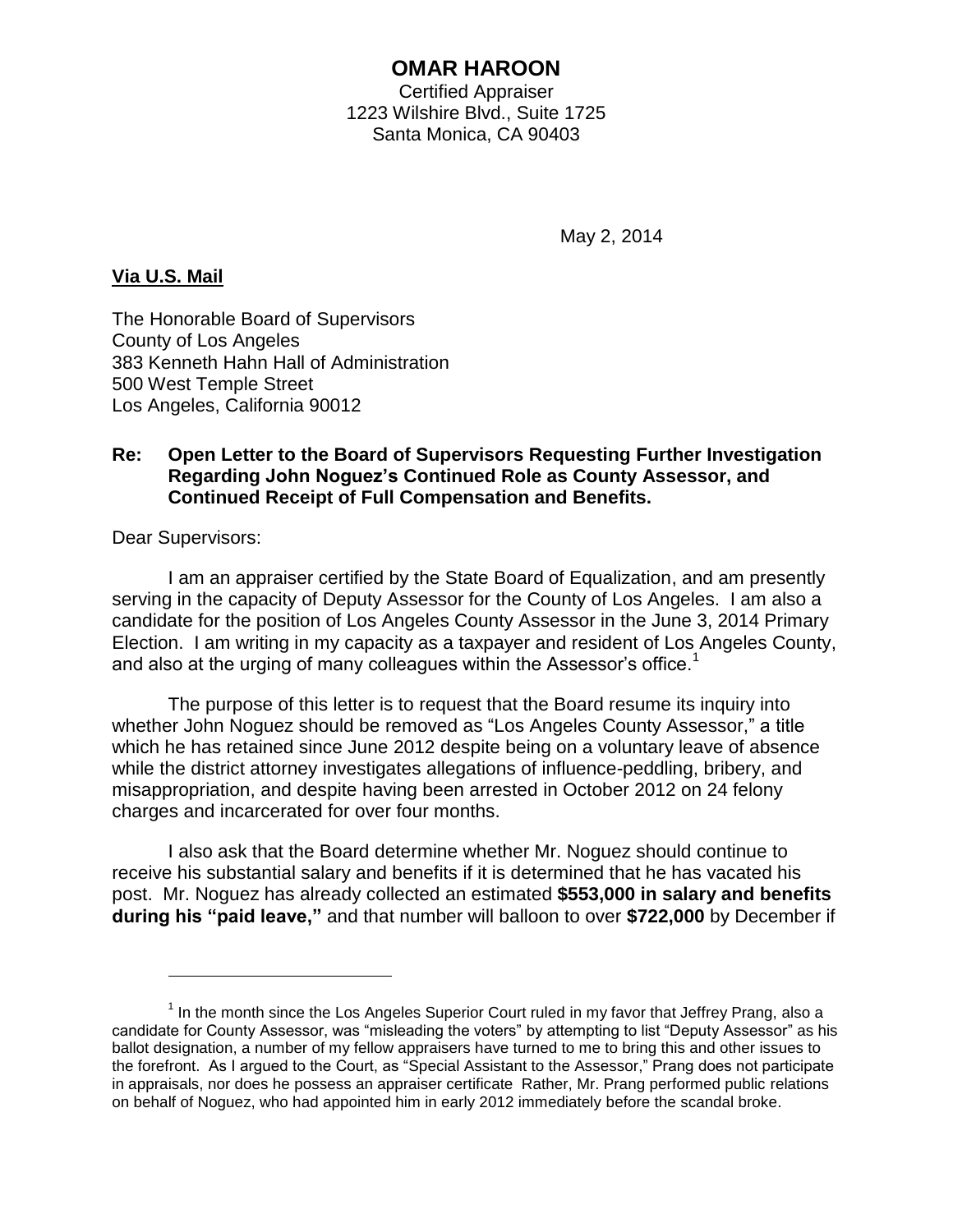Los Angeles County Board of Supervisors Re: John Noguez May 2, 2014 Page 2 of 8

 $\overline{a}$ 

he remains in office.<sup>2</sup> Of course, this amount does **not** include the \$185,000 in bribes that Mr. Noguez is alleged to have pocketed in exchange for unlawfully reducing the property taxes on numerous commercial properties, or the millions of dollars in lost revenues that these deductions are alleged to have cost the County. Nor does it include the immense damage caused by the Assessor's April 2012 assessment forecast, which involved an unprecedented **net decrease of \$13.5 billion** from the December 2011 property value estimate, prompting this Board to order a thorough (and costly) audit and overhaul of procedures, methodologies, and oversight of the Assessor's office.

It is my understanding that the Board has not revisited the issues of Mr. Noguez's removal from office and entitlement to an indefinite paid leave since meeting in closed session on December 18, 2012 and advising the press that it needed further input from counsel before reaching a decision. $3\,$  I do not know whether any such legal counsel was obtained, but over the past weeks I have taken it upon myself to retain counsel to review these issues at my own expense. Based on the research conducted to this point, I am confident that there are strong legal arguments in favor of officially removing Mr. Noguez from office and suspending his pay and I ask you to take a close look at these and any other legal bases for stripping Mr. Noguez of his title, compensation, and benefots.

Perhaps more significantly, from an ethical standpoint, I urge this Board to take a stand now to demonstrate to the residents of Los Angeles County that such behavior by a public official will not be tolerated. If Mr. Noguez's term in office is permitted to expires of its own accord after the November 2014 elections, the unequivocal message sent to the voters will be that an elected officer who has been charged with dozens of felony counts including grand theft, embezzlement, bribery, and perjury, and who has not served in his role for more than two years, can quietly finish his term without being subjected to any official censure. As someone running for the position now held by Mr. Noguez and as a taxpayer whose tax dollars have been diverted to finance his continuing salary and benefits (while also paying for someone else to do his job), I believe that the Board of Supervisors should move proactively to ensure that Mr. Nogeuz's tenure in office lacks a happy ending.

 $2$  This estimate is based on Mr. Noguez's reported receipt of \$227,841 in total compensation and \$61,001 in benefits in calendar year 2012 alone, and does not take into account the annual increases in compensation that he has been granted each year. (See [http://transparentcalifornia.com/salaries/los](http://transparentcalifornia.com/salaries/los-angeles-county/?page=18&s=name)[angeles-county/?page=18&s=name.](http://transparentcalifornia.com/salaries/los-angeles-county/?page=18&s=name))

<sup>&</sup>lt;sup>3</sup> Jack Dolan & Abby Sewell, "County to keep paying jailed assessor's \$197,000 salary – for now," Los Angeles Times (Dec. 19, 2012), available at [http://latimesblogs.latimes.com/lanow/2012/12/county](http://latimesblogs.latimes.com/lanow/2012/12/county-pays-jailed-assessor-salary.html)[pays-jailed-assessor-salary.html.](http://latimesblogs.latimes.com/lanow/2012/12/county-pays-jailed-assessor-salary.html)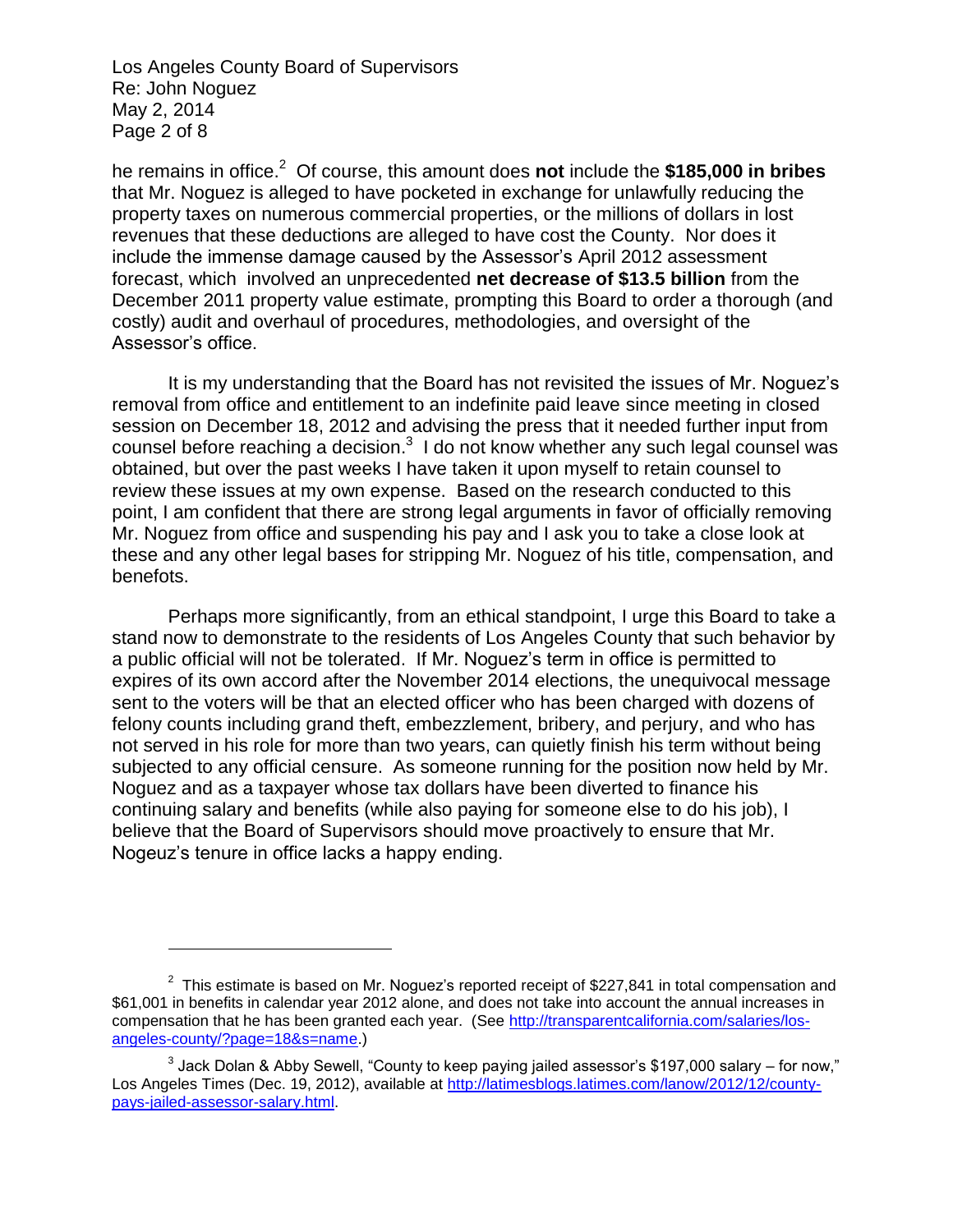### **1. The Board Should Determine Whether John Noguez Vacated His Position as Assessor During His More Than Four Month Incarceration.**

Government Code section 1770 sets forth a number of circumstances in which "**[a]n office becomes vacant**." As relevant here, an office is vacated where an official "**ceas[es] to discharge the duties of his or her office for the period of three consecutive months, except when prevented by sickness, or when absent from the state with the permission required by law**."

On May 22, 2012, following the revelation that Mr. Noguez was the target of a massive law enforcement investigation, the Board passed a Motion by Supervisor Antonovich to direct Acting County Counsel to report back on what action is required for the Board to appoint an Interim Assessor "if the office is vacated."<sup>4</sup> Three days later, May 25, 2012, Acting Counsel John Krattli advised this Board of the various ways that "an elective office becomes vacant prior to expiration of the term," including "**ceasing to discharge duties for at least three consecutive months**."<sup>5</sup> This, of course, was a direct reference to section 1770(g). This report was received and filed by the Board on May 29, 2012. $^6$ 

Three days later, on June 1, 2012, in a letter addressed to each member of the Board of Supervisors, Mr. Noguez stated his intention to "take a leave of absence from my duties as Assessor" and requested that the Board appoint a Chief Deputy Assessor to perform the role of Assessor.<sup>7</sup> Significantly, the letter itself stated that this leave was "**voluntary**." I understand that Mr. Noguez's leave commenced on or about June 19, 2012.

On October 17, 2012, investigators with the Los Angeles Country district attorney's office arrested Mr. Noguez pursuant to a 32-count Felony Complaint for Extradition against Noguez and two other individuals.<sup>8</sup> Noguez was incarcerated in the Men's Central Jail from October 17, 2012 until March 8, 2013 when he posted \$1.16 million bail.<sup>9</sup>

<sup>&</sup>lt;sup>4</sup> Statement of Proceedings (May 22, 2012), item 33-C.

<sup>&</sup>lt;sup>5</sup> John F. Krattli, "Report Back on Action Required to Appoint Interim Assessor Upon Vacancy" (May 25, 2012).

<sup>&</sup>lt;sup>6</sup> Statement of Proceedings (May 29, 2012), item 78.

<sup>&</sup>lt;sup>7</sup> Letter from John R. Noguez, "Voluntary Leave of Absence" (June 1, 2012).

 $^8$  Jack Dolan, "Assessor John Noguez arrested in corruption probe," Los Angeles Times (Oct. 17, 2012), available at [http://latimesblogs.latimes.com/lanow/2012/10/assessor-john-noguez-arrested-in](http://latimesblogs.latimes.com/lanow/2012/10/assessor-john-noguez-arrested-in-corruption-probe.html)[corruption-probe.html.](http://latimesblogs.latimes.com/lanow/2012/10/assessor-john-noguez-arrested-in-corruption-probe.html)

<sup>&</sup>lt;sup>9</sup> Jack Dolan, "After months in jail, Assessor John Noguez makes bail," Los Angeles Times (Mar. 8, 2013) available at [http://articles.latimes.com/2013/mar/08/local/la-me-assessor-20130309.](http://articles.latimes.com/2013/mar/08/local/la-me-assessor-20130309)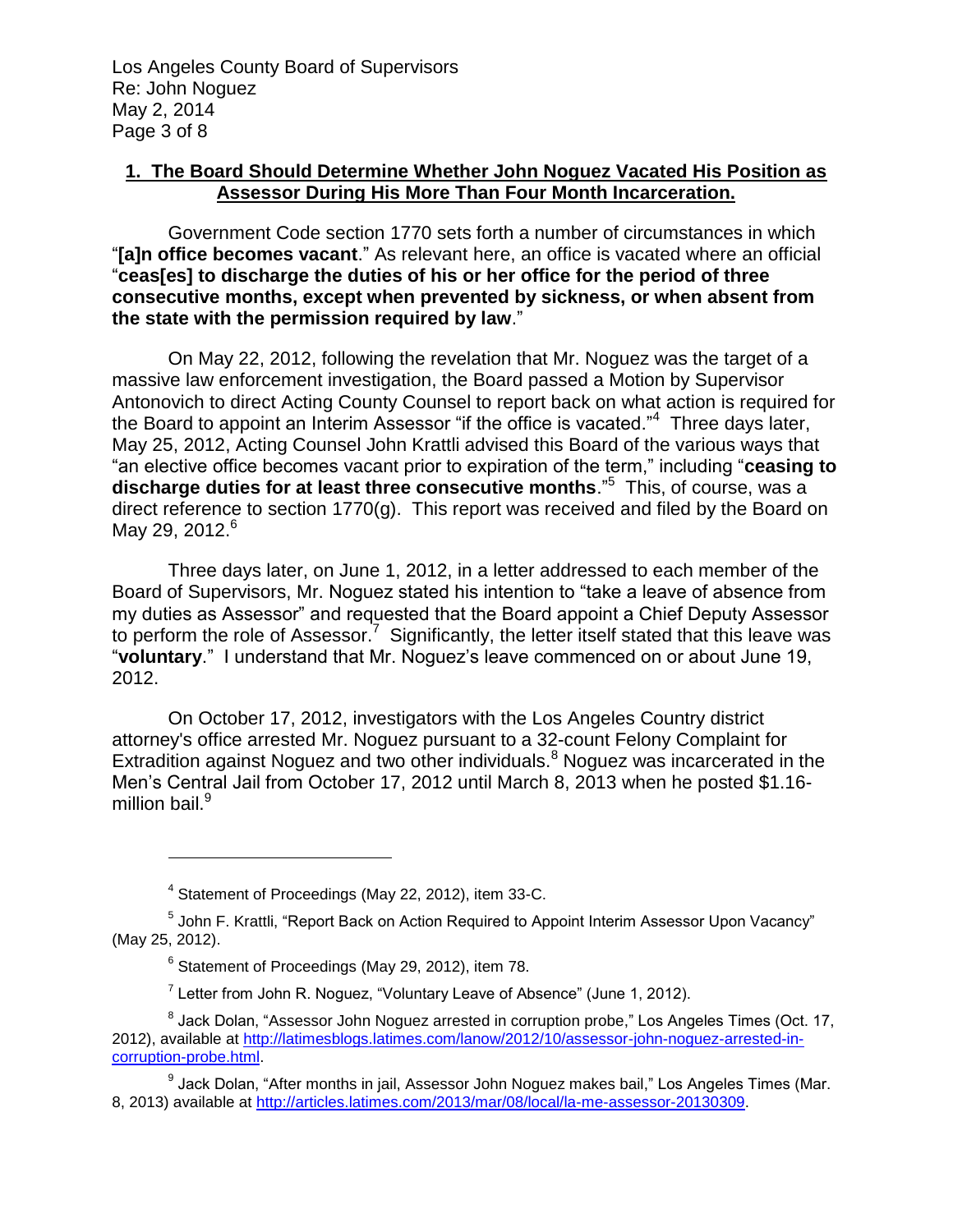Los Angeles County Board of Supervisors Re: John Noguez May 2, 2014 Page 4 of 8

It was subsequently reported that, during a closed session on December 18, 2012, the Board of Supervisors discussed invoking Government Code section 1770(g), which would have permitted them to remove Mr. Noguez from the position of County Assessor.<sup>10</sup> Supervisor Yaroslavsky was reported commenting that the Board would continue consulting attorneys regarding options, but he did not expect any "concrete response" until the new year.

It does not appear that the issue was ever revisited by the Board. However, as an employee of the Office of the Assessor, I can report that many of my fellow appraisers have expressed their outrage that Mr. Noguez - who disgraced the Office in the eyes of the public – has continued to hold the position as Assessor throughout this unfolding scandal, even as he remains on his self-imposed leave.

Legally, this appears to be an open and shut case. Specifically, Mr. Noguez's incarceration from October 27, 2012 through March 8, 2013, most of which he was reportedly held in isolation, was a period exceeding **four months**. The question is whether Mr. Noguez "**discharged the duties of his office"** during those four months. The answer must be "no."

First, the question of whether Mr. Noguez would have been legally permitted to discharge any duties during his period of incarceration. Second, even if it were permissible for him to do so, it is apparent that he did not. According to the Video Visitation Activity Report recently obtained by the First Amendment Coalition as part of the settlement of its lawsuit against Sheriff Lee Baca (LASC Case No. BS141668), Mr. Noguez was visited a total of 17 times during his incarceration, but only one of those visits was from an employee of the Assessor's Office.<sup>11</sup> The visitors were the following:

- His wife, Liliana Guerrero, visited him 14 times.
- Mario E. Beltran, a "friend," visited him twice, on 12/22/2012 and 1/17/2013.
- A "friend" named Luis R. Reyes visited him once, on 2/23/2013.

Mr. Beltran is believed to be convicted former Bell Gardens Councilman and friend of Mr. Noguez, who reportedly had urged individuals to donate to Mr. Noguez's legal defense fund.<sup>12</sup> His visits could not have involved the discharge of Mr. Noguez's duties.

<sup>10</sup> Jack Dolan & Abby Sewell, *supra*, Dec. 19, 2012.

 $11$  See attached. Note that Mr. Noguez appears in the visitor log by his legal name, "Juan Rodriguez."

<sup>1212</sup> Randy Economy, "Convicted Ex-Bell Gardens Councilman Beltran Urges Donations to Noguez Attorney Fund," Los Cerritos News (Nov. 5, 2012), available at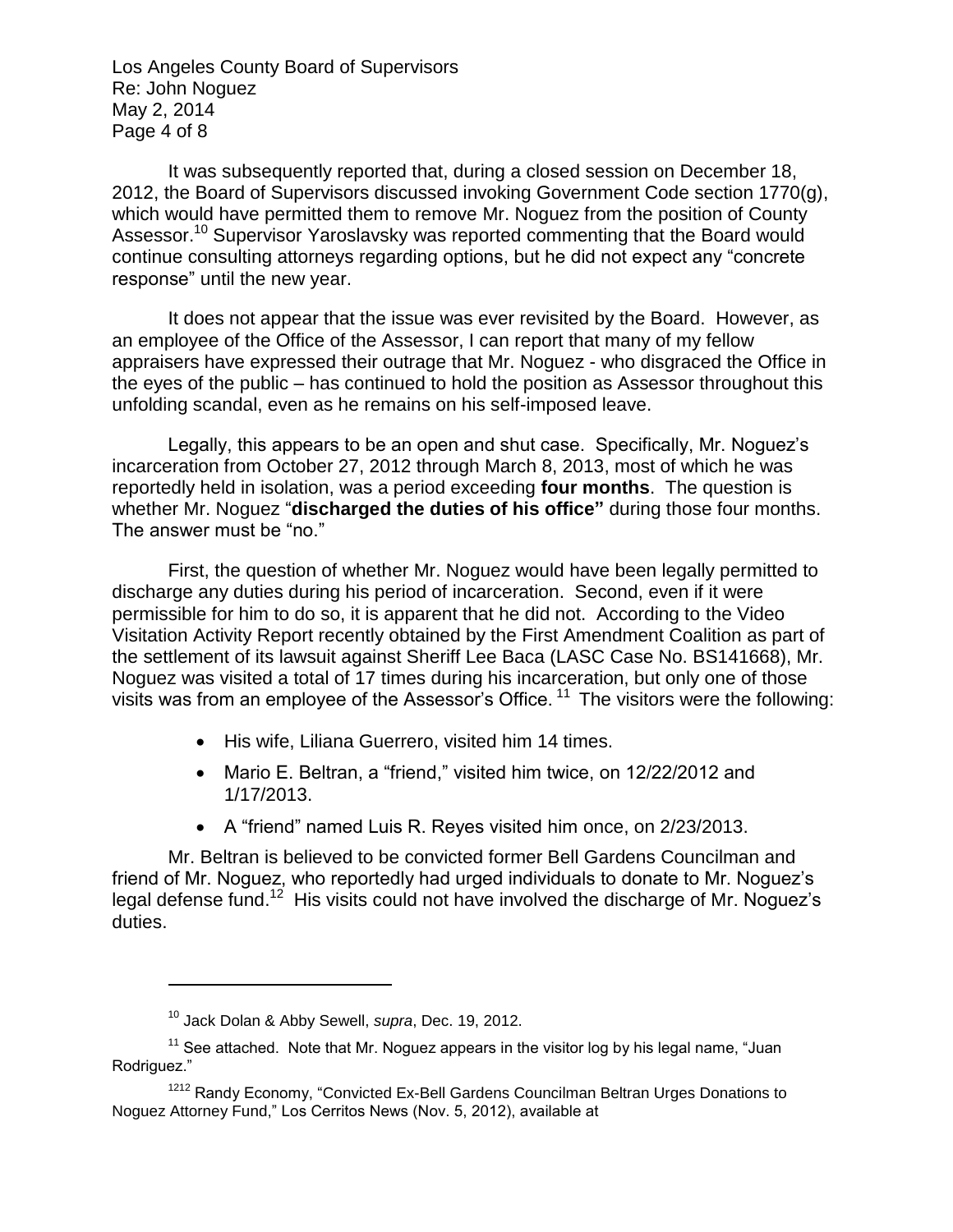Los Angeles County Board of Supervisors Re: John Noguez May 2, 2014 Page 5 of 8

Only Mr. Reyes, a Special Assistant to the Office of the Assessor, hailed from the Assessor's office. Of course, to the extent that Mr. Reyes visited Mr. Noguez as a "friend," as reported on the visitor log, that visit would not have entailed the "discharge of duties." But even if Mr. Noguez and Mr. Reyes had a discussion that could be considered the "discharge of duties," Mr. Reyes's visit occurred on February 23, 2013, **more than four months** after Mr. Noguez's period of incarceration began. Thus, it could not have reset the three-month clock, as that period had already lapsed.

For these reasons, there can be no doubt that, at some point during Mr. Noguez's incarceration, he had vacated his position as County Assessor by failing to discharge his duties for a period of three months or longer, and I urge the Board to take action to make this finding official.

#### **2. The Board Should Determine Whether Noguez's Failure to Discharge Duties During His Leave Was Voluntary.**

It is also necessary to address the statement attributed to Supervisor Antonovich following the December 18, 2012 closed session: "My personal feeling is **he has not abandoned his job by virtue of choice** — he's been incarcerated for allegations of corruption and until a court of law convicts him of a crime, he's still the assessor of Los Angeles County." To the extent that this issue comes up again, I would submit that the stronger argument is that because Mr. Noguez's leave of absence was voluntary, it is not relevant that he was incarcerated against his will.

First, the only exceptions set forth in Government Code section 1770(g) are for sick leave and for authorized time spent outside the State of California. The Legislature could have built additional exceptions into the statute over the years but has chosen not to do so. And for good reason. An elected official's responsibility, first and foremost, is to the constituents whom he or she serves. Where that official is incarcerated for months on end, regardless of whether the incarceration is pursuant to an arrest or a conviction, he simply cannot perform the duties of the office, nor should the public be required to pay his salary in addition to that of his replacement, as has happened here.

Second, although Mr. Noguez's incarceration was not voluntary, his leave of absence by its very terms *was* voluntary. Indeed, the letter to this Board in which he announced his leave was entitled "**Voluntary Leave of Absence**." His arrest occurred during this same voluntary leave, and the leave itself – not the arrest – was the triggering mechanism for the three-month failure to discharge duties. Indeed, to the extent that three months elapsed without the discharge of duties *at any time during his leave*, he should be considered to have effectively abandoned his post at that time.

[http://www.loscerritosnews.net/2012/11/05/convicted-ex-bell-gardens-councilman-beltran-urges](http://www.loscerritosnews.net/2012/11/05/convicted-ex-bell-gardens-councilman-beltran-urges-donations-to-noguez-attorney-fund/)[donations-to-noguez-attorney-fund/.](http://www.loscerritosnews.net/2012/11/05/convicted-ex-bell-gardens-councilman-beltran-urges-donations-to-noguez-attorney-fund/)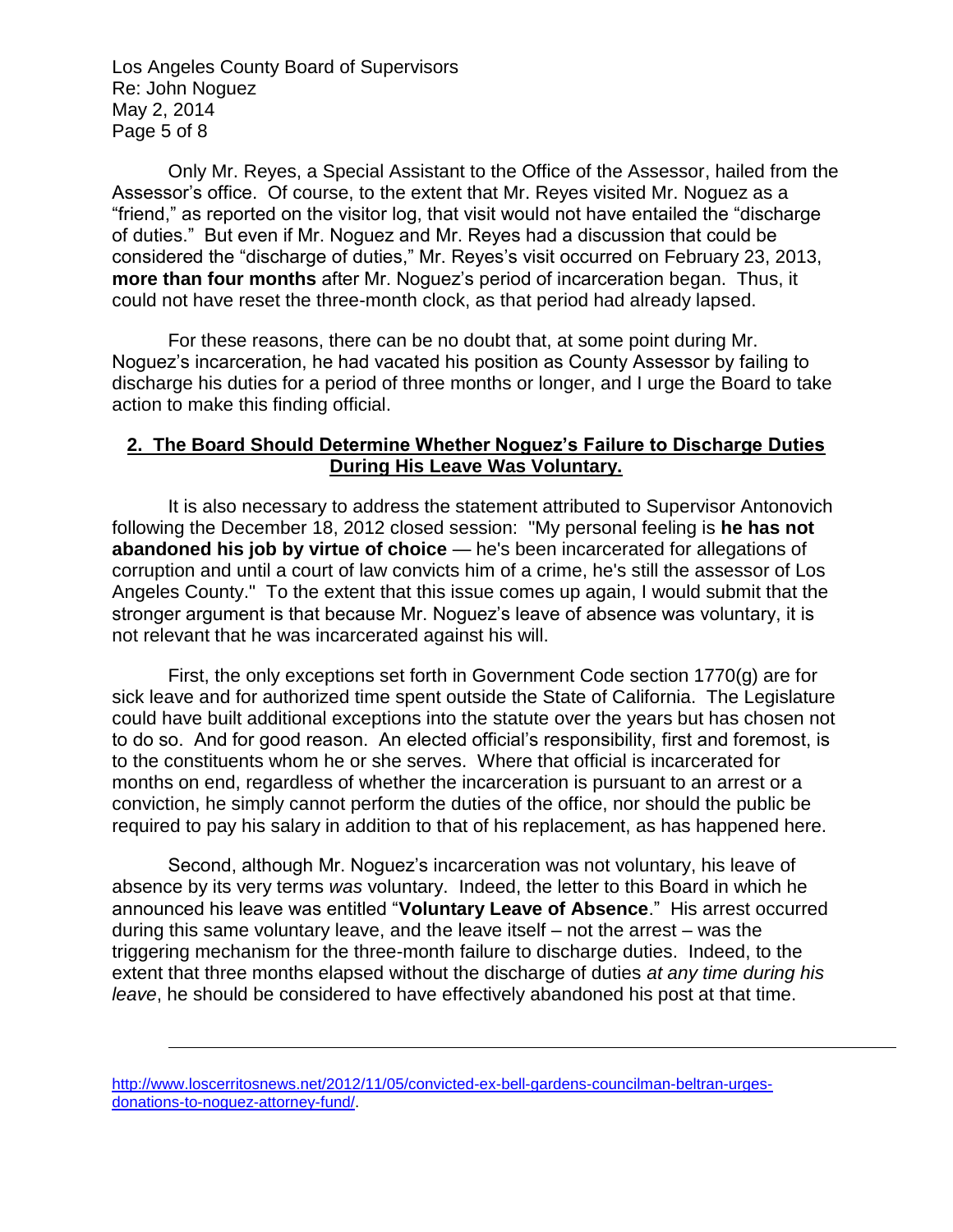Los Angeles County Board of Supervisors Re: John Noguez May 2, 2014 Page 6 of 8

These facts distinguish Mr. Noguez's case from *Bergerow v. Parker* (1906) 4 Cal.App. 169, which I understand to be the only reported case interpreting the "three month" provision in circumstances involving the arrest of a public official. In that case, a member of the board of supervisors of Santa Clara County was arrested on murder charges on July 15, 1900 and held for over two years, at which point the charges were dismissed. Key to the court's holding was the finding that Mr. Bergerow had "never resigned his position or **voluntarily ceased the performance of any of the duties of his office**." The court held that "in order to create a vacancy in the office, the cessation to discharge its duties for the designated period must be the **voluntary act** of the incumbent." As stated, Mr. Noguez voluntarily left office and was incarcerated during his own **voluntary** leave of absence.

Also significant to the *Bergerow* court was that "the board of supervisors did not appoint anyone to discharge the duties of the office, and after the liberation of the defendant he discharged its duties." Here, by contrast, the Board has twice appointed individuals - Santos Kreimann and Sharon Moller - to discharge Mr. Noguez's duties. Additionally, Mr. Noguez did *not* return to active service after his "liberation." It should thus not be presumed that, absent his incarceration, he would have returned to work (as he has never done so) or even that he necessarily would have performed any duties while on his voluntary leave.

Finally, it cannot be ignored that, unlike the plaintiff in *Bergerow*, Mr. Noguez has not been acquitted of anything. Quite the contrary. In October 2013, a year after issuing the first batch of felony charges, the district attorney's office levied a **dozen new felony charges** against Mr. Noguez and his alleged accomplice, tax consultant Ramin Salari.<sup>13</sup> The two were "accused of orchestrating a wide-ranging pay-to-play scheme" and illegally lowering taxes on multiple commercial buildings whose owners had allegedly greased their pockets, all at the expense of taxpayers.<sup>14</sup>

Mr. Noguez is awaiting trial on all charges and could face as much as 50 years in prison if convicted. Clearly, his situation does not merit clemency, especially where strong legal grounds exist for his removal. The time has come to sever Mr. Noguez's relationship with Los Angeles County for once and for all, *before* the voters elect a new Assessor to begin repairing the damage done by Mr. Noguez.

<sup>13</sup> Jack Dolan & Richard Winton, "L.A. County Assessor John Noguez hit with more felony charges," Los Angeles Times (Oct. 28, 2013), available at [http://articles.latimes.com/print/2013/oct/28/local/la-me-assessor-20131029.](http://articles.latimes.com/print/2013/oct/28/local/la-me-assessor-20131029)

<sup>14</sup> *Ibid.*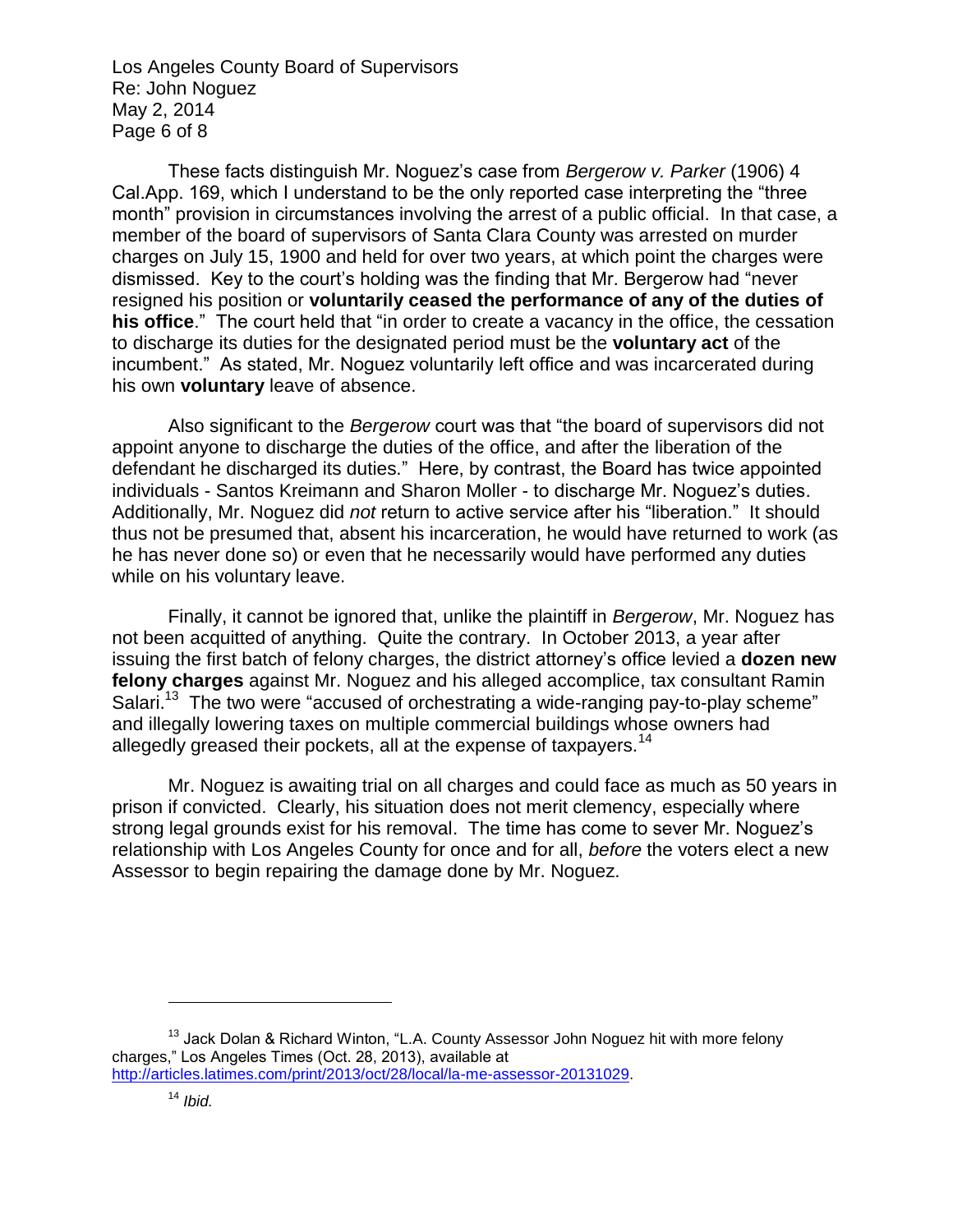### **3. The Board Should Determine Whether Noguez Has Maintained His Appraiser's License During His Voluntary Leave.**

Finally, even if Mr. Noguez has *attempted* to discharge his duties prior to the expiration of any three month period (of which there is no evidence), there are compelling grounds to conclude that, at some point during the past two years, he was no longer qualified to do so. As I argued to the Superior Court a month ago in disputing Jeffrey Prang's claims to be a "Deputy Assessor," California law requires that anyone elected or appointed as an assessors **must possess a valid appraiser's certificate** and that "[n]o person shall perform the duties or exercise the authority of an appraiser" . . . unless he or she is the holder of a valid appraiser's or advanced appraiser's certificate . . . ." (R.T.C. § 670(a); 18 Cal. Code Regs. § 282.)

Appraisers (including assessors) are required to take either 12 or 24 hours of training on an annual basis in order to retain their license, and failure to complete these training hours and to cure that failure results in the appraiser's certificate being deemed "inactive" and potentially revoked. (R.T.C. § 671; 18 Cal. Code Regs. § 284.) Given Mr. Noguez's leave of absence, the Board should investigate whether Mr. Noguez has continued to complete the training hours that are a prerequisite to his maintaining a valid license. If he has not, then he lacks the authority to discharge of the duties of an assessor, and any attempt to do so would be not only moot, but also potentially unlawful.

## **4. The Board Should Determine Whether Noguez Has Forfeited Any Entitlement to Compensation by Virtue of Having Vacated His Post.**

A finding that Mr. Noguez vacated and thus no longer holds the position of County Assessor move would also offer substantial taxpayer savings. It is my understanding that an official who has vacated his post forfeits any right to compensation and any other emoluments of the position. Government Code section 19760 provides that "[i]t is unlawful for any State officer or employee to draw . . . or authorize the drawing . . . of any warrant or check payable out of State funds, **to pay any salary or compensation** to any one holding a position in the State civil service, **if such person does not lawfully hold such position**." Moreover, section 19763 provides that "**[n]o salary, compensation, or other emolument shall be paid to any person . . . retained in any position in violation of this part**."

I also request that the Board determine whether it was lawful for Mr. Noguez to have been placed on *paid* rather than *unpaid* leave to begin with. The only authorizing statute for a paid leave is 5 LACCO § 16.01, which provides that "[l]eaves of absence with pay . . . may be granted . . . as established by the board of supervisors." However, that section only applies to **classified** civil service employees. As an elected official, Mr. Noguez belonged to the **unclassified service**